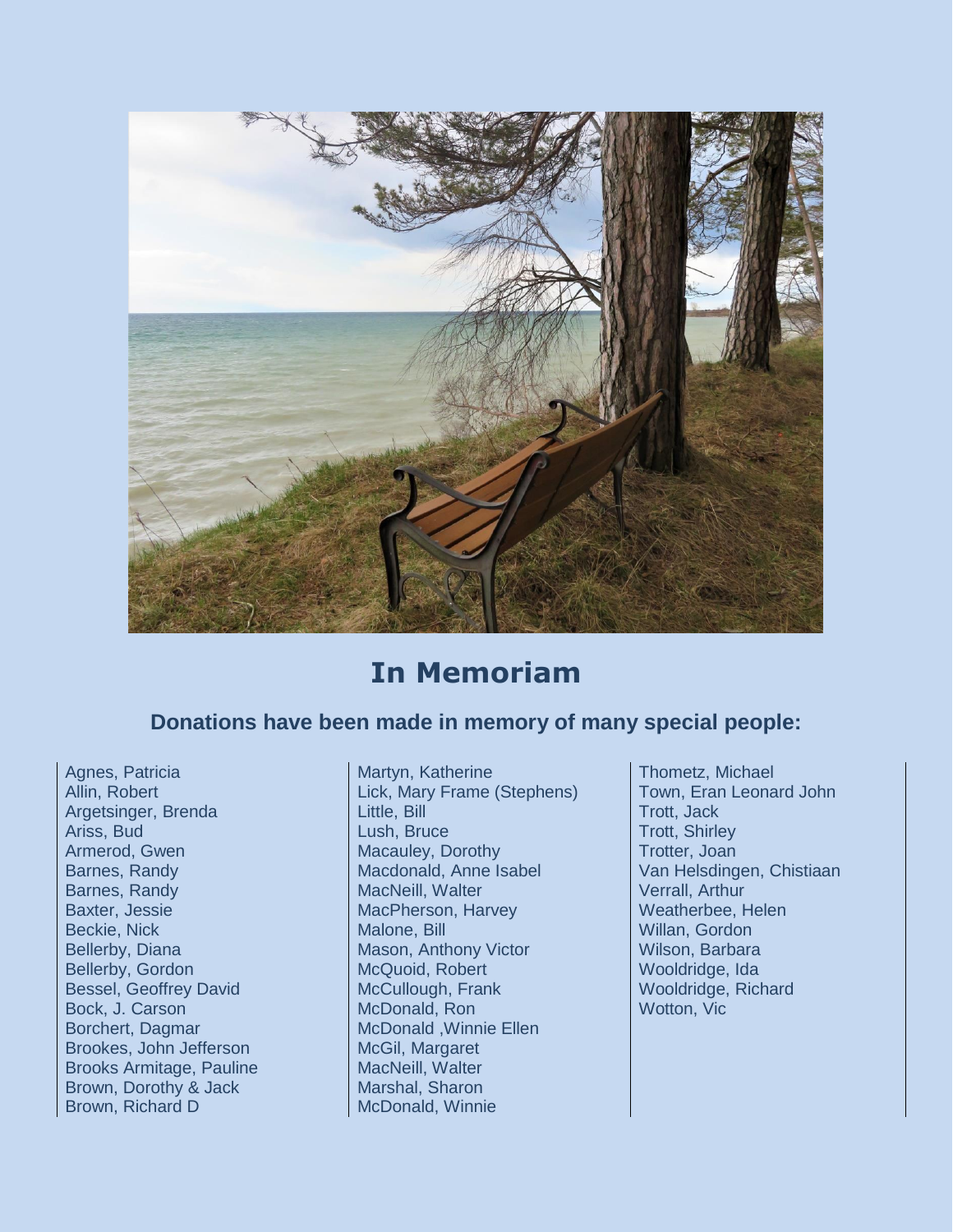Browning, Frank Markham, A.G. (Jack) Burke, James McPhee, Joseph Calvert, David Mitchell, James Calvert, Mary **Moran, Edna** Carney, Elynor Hodges Morgan, Susan Carney, Mary Thometz | Morrison, Edith Carr, Joan Mosek, Stanislaw Carrick, Bill **Carrick**, Bill **Munro**, Stu Carroll, Eve Murnaghan, Michael H. Carter, Lois Murphy, Beatrice (Molly) Castro, Barbara Murphy, Thomas Chambers, Ruth Nichol, Avis & Glenn Clarke, Gillian Margaret | Nicholson, Richard Clarke, Vera M. Clarke, Vera M. Cockerill, John **Cockerill** Overton, Anneliese Stieda Cockerill, Leona Page, Bob Cole, Ron Paterson, Dr. Paterson, Dr. Paterson, Dr. Paterson, Dr. Paterson, Dr. Paterson, Dr. Paterson, Dr. Pat Cook, Percy **Patterson**, Ian Cooper, Marjorie Lick Pegg, Edge Crawford, Mary Lou Pollard, Aileen Cross, Ella May Plourde, Annette Cruikshank, Bob Power, Doris Curry, Helen Ratcliffe, Lois Dalke, Darlene Read, Nora L. Davidson, Marion Reay, Ian Debenham, Dr. Guy Reid, J. Clendon Dennis, Laddie Reynolds, J. Keith Diplock, Dorothy & Ronald Richardson, Art Dumas, Kay Robb, Barry Earp, Jeanette Robb, Mariorie Edwards, Kathleen Roberts, Alan Evanshen, Jennifer Robinet, Margaret Fairchild, Jim Roffey, Albert (Bert) Fallis, Barbara Roffey, Mrs. Non Fallis, Jessie Ruscoe, Peggy Fallis, Wilbert **Samells**, Gord Farrant, Harrold Schell, Bob Fidler, Norm Schnetz, Martina Filkin, Clare Schultz, Gerald Gallie, Allan Scott, George A. Gantwerger, Lisa Sextro, Fred & Marion Gawman, Henry Maxwell **Slayton**, Bob Jay, Dorothy Smith, Jim Jones, Tim Smith, Mac Keeler, Helen Speirs, Doris Huestis

Crawford, John **Pengally, Anthony & Pauline**